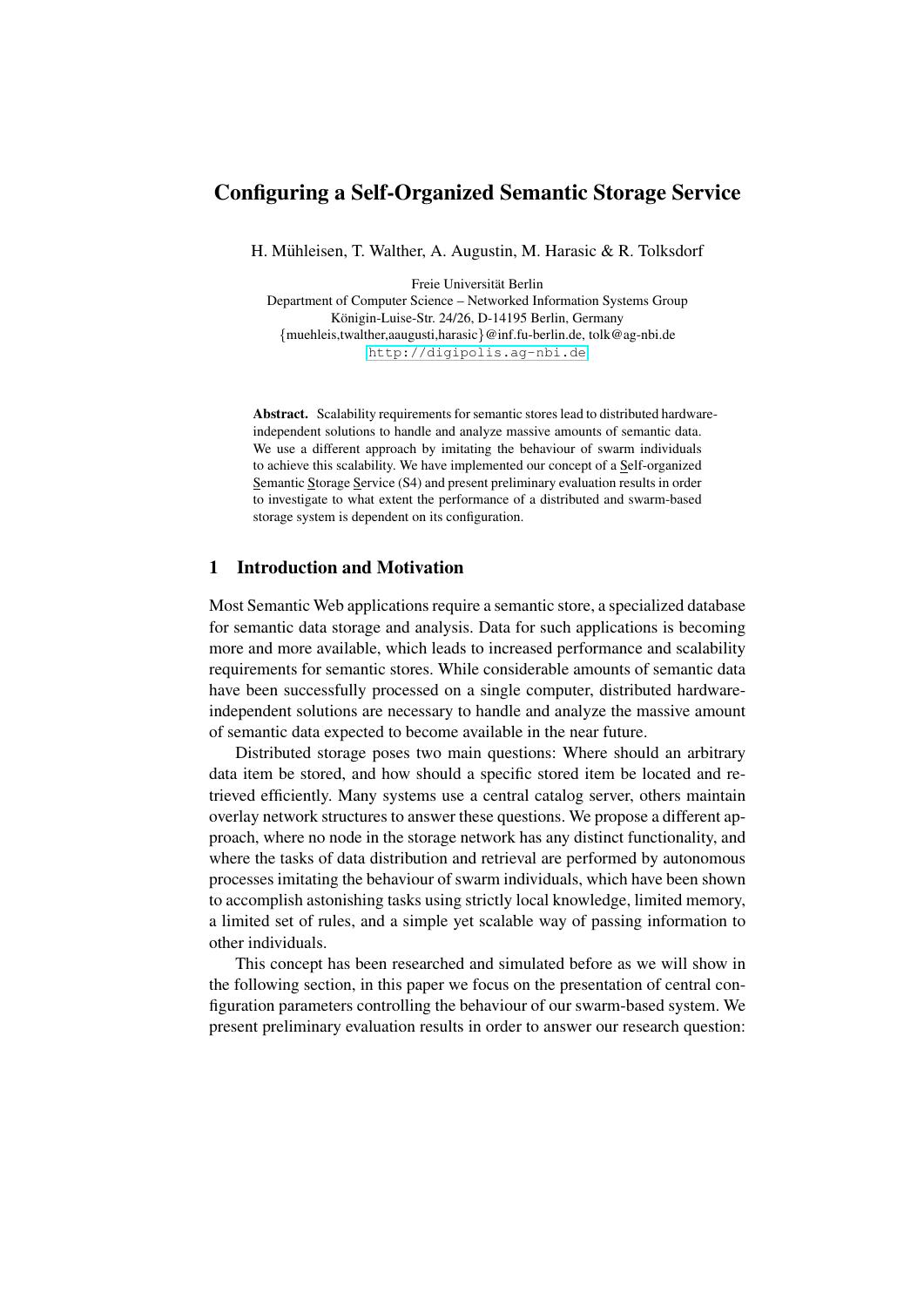2 H. Mühleisen, T. Walther, A. Augustin, M. Harasic & R. Tolksdorf

To what extent is the performance of a swarm-based system dependent on single configuration parameters?

To answer the research question in a setting as realistic as possible, we have implemented central parts from our concept of a Self-organized Semantic Storage Service (S4) and deployed this implementation on our lab network consisting of 150 virtual machines. For every relevant configuration parameter identified, a number of test runs was performed using different settings for this parameter. Test runs were comprised of storing a fixed dataset the system, and then testing whether the stored data could be retrieved efficiently from an arbitrary node.

The remainder of this paper is structured as follows: First, in Section [2,](#page-1-0) we introduce our relevant previous work and then continue with describing various approaches in distributed semantic storage and analysis. Section [3](#page-2-0) then describes the basic concepts for retrieval and storage of data within our swarmbased S4 system with special focus on the relevant configuration parameters. Using our implementation, Section [4](#page-6-0) presents our preliminary evaluation results both for storage and retrieval of a LUBM test data set. Finally, Section [5](#page-13-0) concludes this paper by discussing evaluation results and describing our next steps.

# <span id="page-1-0"></span>2 Previous and Related Work

The need for distributed storage solutions emerges from the inherent limitations present on every stand-alone computer system. For those distributed solutions, two general approaches can be followed: Centralized network structures rely on systems orchestrating storage operations between storage nodes, while decentralized structures make no conceptual distinction between nodes, thus eliminating the single point of failure.

For the distributed decentralized storage of semantic information, various concepts such as Edutella [\[13\]](#page-15-0), RDFPeers [\[2\]](#page-15-1), GridVine [\[3\]](#page-15-2) or YARS [\[9\]](#page-15-3) have been proposed. They make use of Peer-to-Peer (P2P) technology to create an overlay network to store and retrieve semantic information in a distributed way.

Apart from mere storage, reasoning is also a crucial requirement for a semantic storage system. However, the support for reasoning is limited at best in the proposed concepts. So far, distributed reasoning has been attempted using different distribution techniques: Urbani et al. employ MapReduce to achieve reasoning over a very large amount of semantic data [\[18\]](#page-15-4), Oren et al. use distributed hash tables (DHTs) in their MaRVIN reasoning system [\[15\]](#page-15-5), and Dentler et al. rely on swarm intelligence for scalable reasoning [\[4\]](#page-15-6).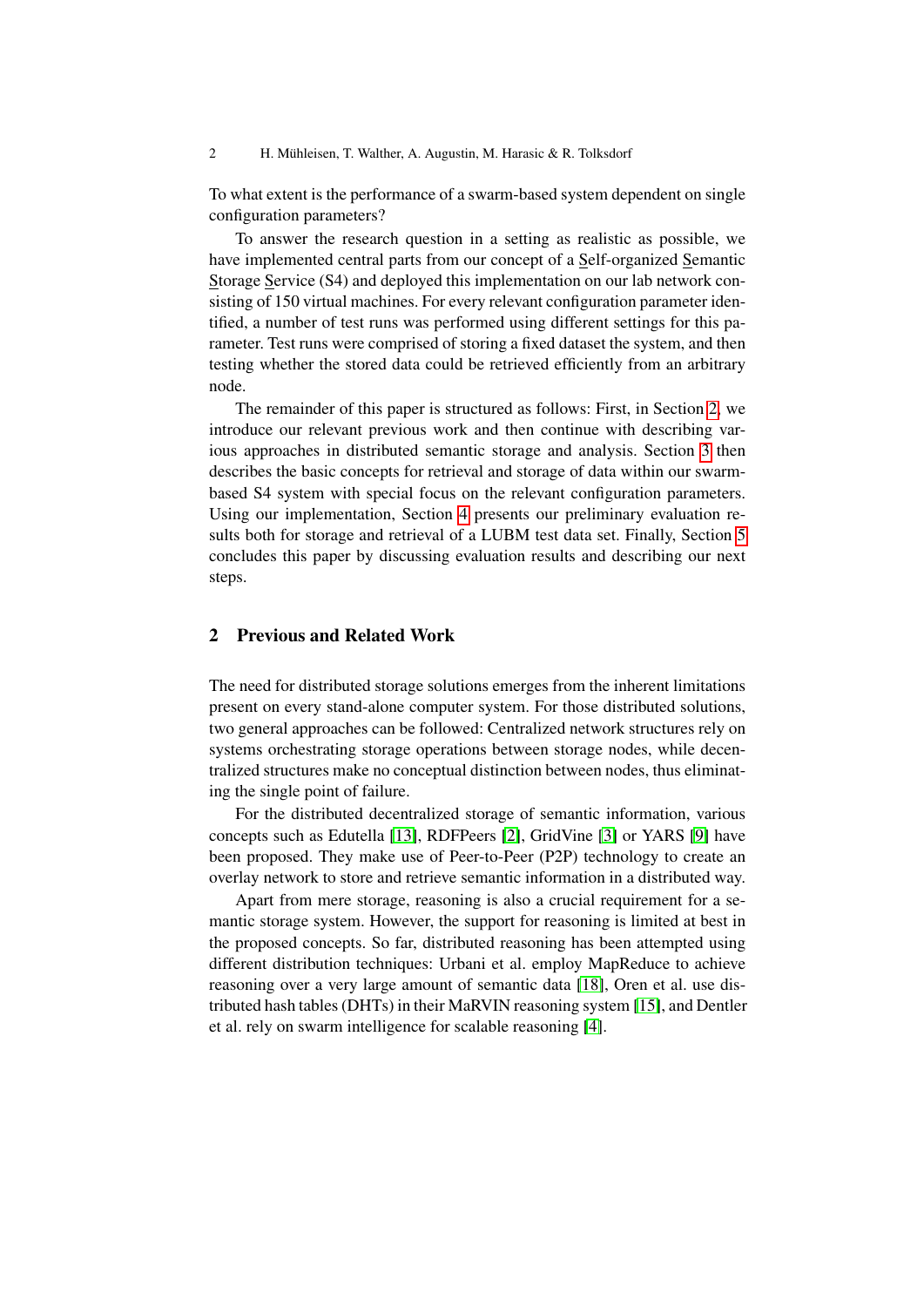Swarm intelligence has been identified to be a powerful family of methods by Bonabeau et al. [\[1\]](#page-14-0). Different applications of this family were described by Mamei et al. [\[10\]](#page-15-7). Menezes and Tolksdorf applied swarm intelligence to a distributed tuple space built to implement the Linda coordination model [\[6\]](#page-15-8). They introduced basic concepts of ant colony algorithms that are suitable for tuple storage and retrieval [\[11\]](#page-15-9). Tolksdorf and Augustin then applied this idea to distributed RDF storage and used a syntax-based similarity metric to cluster syntactically similar resources on neighboring storage nodes. Their concept was evaluated using simulation runs [\[16\]](#page-15-10). A similarity metric based on semantic similarity measures and aimed at achieving the clustering of related concepts was introduced in [\[17\]](#page-15-11). Harasic et al. proposed a different similarity metric using a hash function and also contributed an implementation architecture and evaluation results from a first prototype [\[8\]](#page-15-12).

# <span id="page-2-0"></span>3 Self-Organized Semantic Storage Service - Concepts

In this section, we introduce basic concepts and operations of our Self-Organized Semantic Storage System (S4). The S4 system is a distributed semantic storage system. Triples are stored on a number of nodes that have been added to a storage network by configuration. This network does not contain a single central component, all a node has to know in order to join the network is the address of an arbitrary member. Each node maintains a list of neighbor nodes it is connected to. This list is built by a simple bootstrap algorithm. The algorithm simply asks all known nodes for other nodes, and tries to connect to them. The connection is successful, if the involved nodes have not yet reached their configurable neighbor limit. The process is repeated until a node has reached a minimum amount of neighbors, which is typically set to half the neighbor limit. It is expected that a higher neighbor limit leads to a better system performance, as a higher connectivity in the network reduces the average hop count to find a single node, and thus improves overall response time.

S4 offers two basic storage and retrieval operations, which are exported over an API available on every node. For both operations, custom adaptions of ant colony algorithms are employed. These algorithms have been described in [\[12\]](#page-15-13), but we will outline the basic ideas and introduce the relevant configuration parameters as well as their expected effects below:

#### 3.1 Retrieval

The system is able to locate information by a single key using a method of foraging found in the behaviour of several species of ants. Searching is performed by following virtual pheromone trails left behind by previous operations.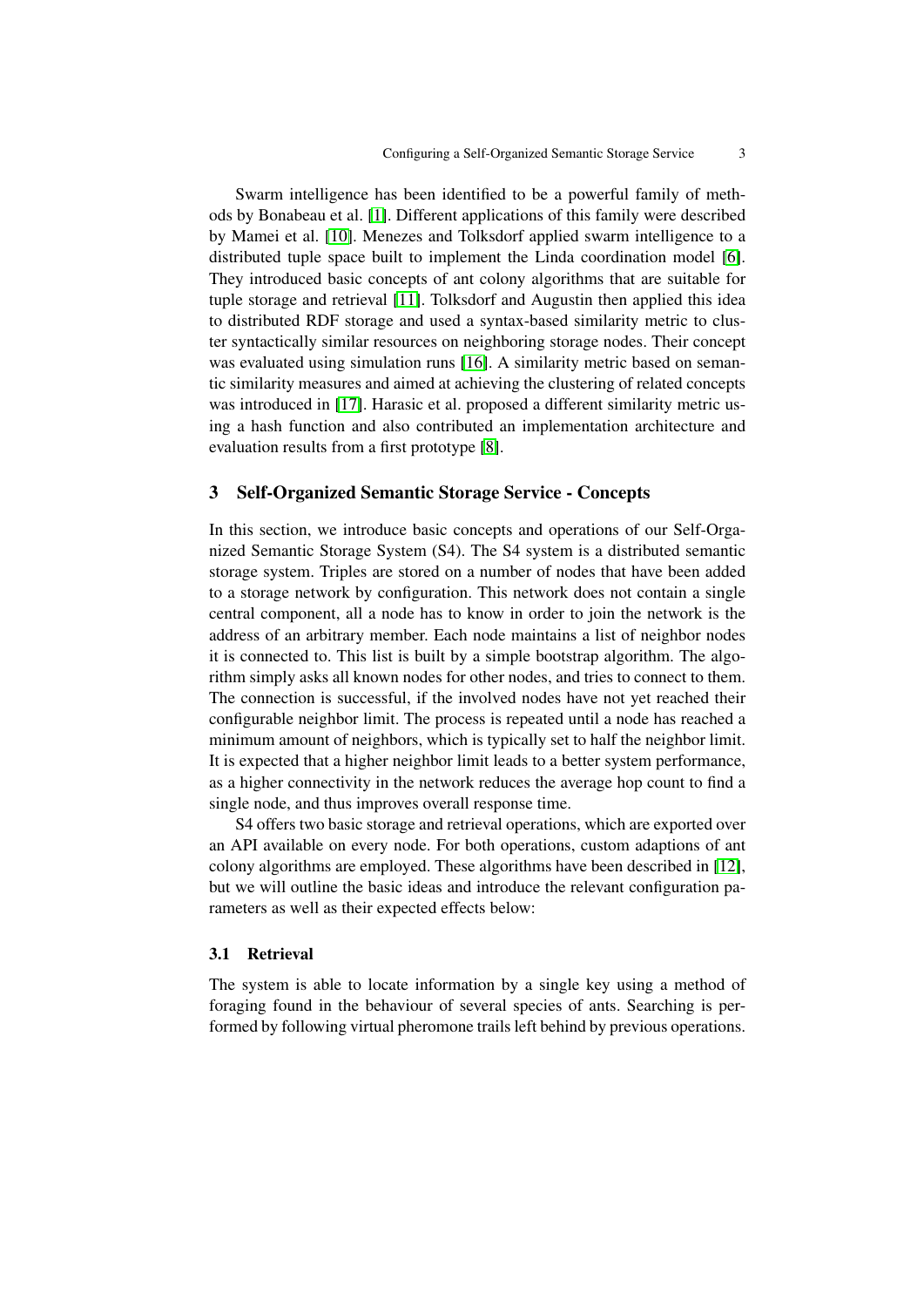These trails are located to each connection to another node, thus by checking all present pheromones on a single node, an operation is able to determine which node to visit next, where it can access the triples stored there. This process is repeated until either a match was found or the configured maximum hop count has been reached. If a match was found, the path taken is tracked back in order to spread pheromones for the current key to be used by subsequent operations.

Pheromones are volatile due to the dynamics of the stored triples. For example, if a triple is deleted the pheromones leading to it should also disappear. Since manual removal would require broadcast messages through the entire network, their intensity decays by a configurable percentage per time unit. The following behaviour is expected for different decay rate settings: A smaller decay rate allows pheromones outlive the duration of few operations, and also leads to more triples being found.

For every retrieval operation, only a subset of the potential matches is to be returned. This is due to the intended use of our system by applications and also the expected size of the storage network. If the amount of data stored is exceeding a certain amount, it may be not feasible to return *all* matching results. Instead the user is asked to specify time an result set limit for the operation. Retrieval operations are terminated if one of these limits is reached.

## 3.2 Clustered Storage

A basic concept is the clustering of the stored triples by their similarity, which is intended to lead to triples with similar keys being stored on the same or neighboring storage nodes. This is achieved by a similarity metric and the "Brood Sorting" ant-based clustering algorithm. Storage operations are designed to store new triples on a node or in a neighborhood where similar triples are stored, according to the similarity metric. The new triples are taken on a path through the storage network similar to the retrieval operations and every node is checked for similar triples. If a sufficient amount of similar triples are found, the new triples are stored on the current node. Additional effort is invested to move misplaced triples to a node or a neighborhood where similar triples are stored, a special move operation performs this task by picking up triples not fitting on a node and moving them to another location. For information on the concrete similarity measures, we refer to the related work introduced in section [2.](#page-1-0)

### 3.3 Reasoning Support

The system performs forward-chaining assertional reasoning based on the knowledge that is held in the store and writes the inferred triples back into it. This section provides an overview of the basic concepts for reasoning used in the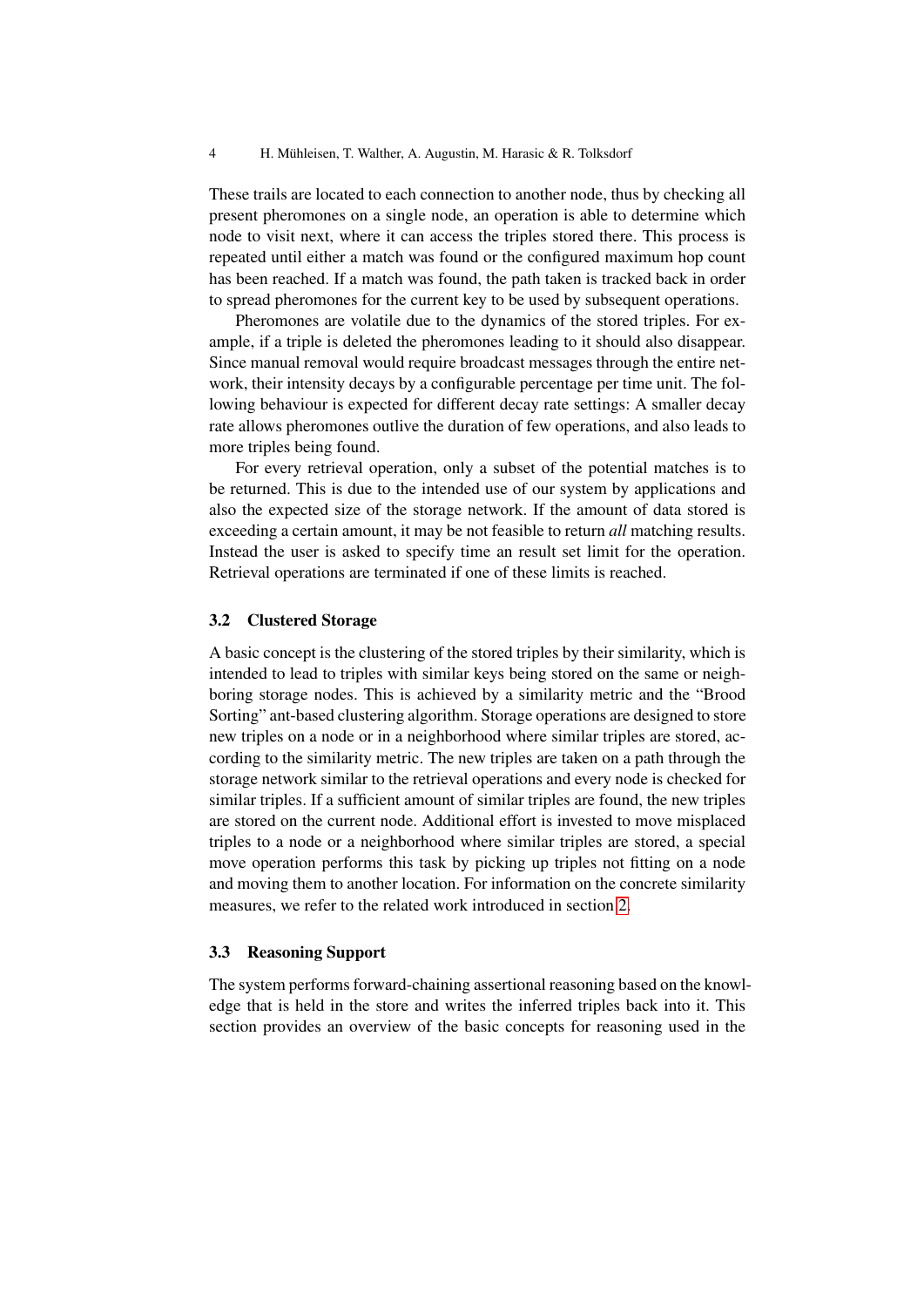semantic store. However, we do not not focus on this aspect yet, as the underlying storage layer has to reach a stable state first. A detailed discussion of the theoretical underpinnings has been given in [\[14\]](#page-15-14). The introduced basic storage operations cannot always guarantee correct results, reasoning on top of our system also trades away completeness for the degree of scalability we aim to achieve. Inferred statements are retrieved using the described read operations, there is no systemic differentiation between explicit and inferred triples.

In S4, terminological and assertional triples are stored together, i.e. TBox and ABox of the description logic are separated only conceptionally, not physically. For every terminological axiom that is inserted in the TBox a reasoning process is started. This process applies the axiom to matching assertions within the ABox, following the virtual pheromone trails through the network for the localization of the fitting triple clusters. Once a match is found, the resulting assertion is derived and then written back in the store in order to make it available for retrieval operations.

As an example we consider an example axiom from [\[14\]](#page-15-14):

 $ta := professor \sqcap researcher \sqsubseteq seniorresearcher$ 

a part of the TBox. This means that every resource that is an instance of professor and researcher is also an instance of seniorresearcher.

In order to generate the inferred axioms, a retrieval operation for the triples matching the different predicates of the expression is executed. In this case the first step is to look for instances of the type *professor*. In a second step the corresponding axiom, that defines the matching instance to be also of the type *researcher* is looked for, again following the pheromone trails in the store. If the process identifies a matching instance, the resulting axiom to define the instance to be also of the type *seniorresearcher* is inferred and written back using the standard storage process as described.

Since all axioms for the reasoning process are retrieved from the store, the reasoning process is subject to the probabilistic influences of the swarm algorithms. Because of the constantly expanding data base in the store and its decentralized nature the reasoning itself is a continuous process. Thus, the inferral of new axioms can take some time as well as there is no guarantee for a certain inferred axiom to be retrievable at a certain time.

RDFS Inferencing To give an example of our approach on reasoning, we will present our implementations for a selection of RDF Schema (RDFS) inferencing rules in the following. For each rule, we present the task given to the reasoning operations, which then move through the storage network to fulfill their respective tasks. A similar approach has also been followed in [\[4\]](#page-15-6), where swarm in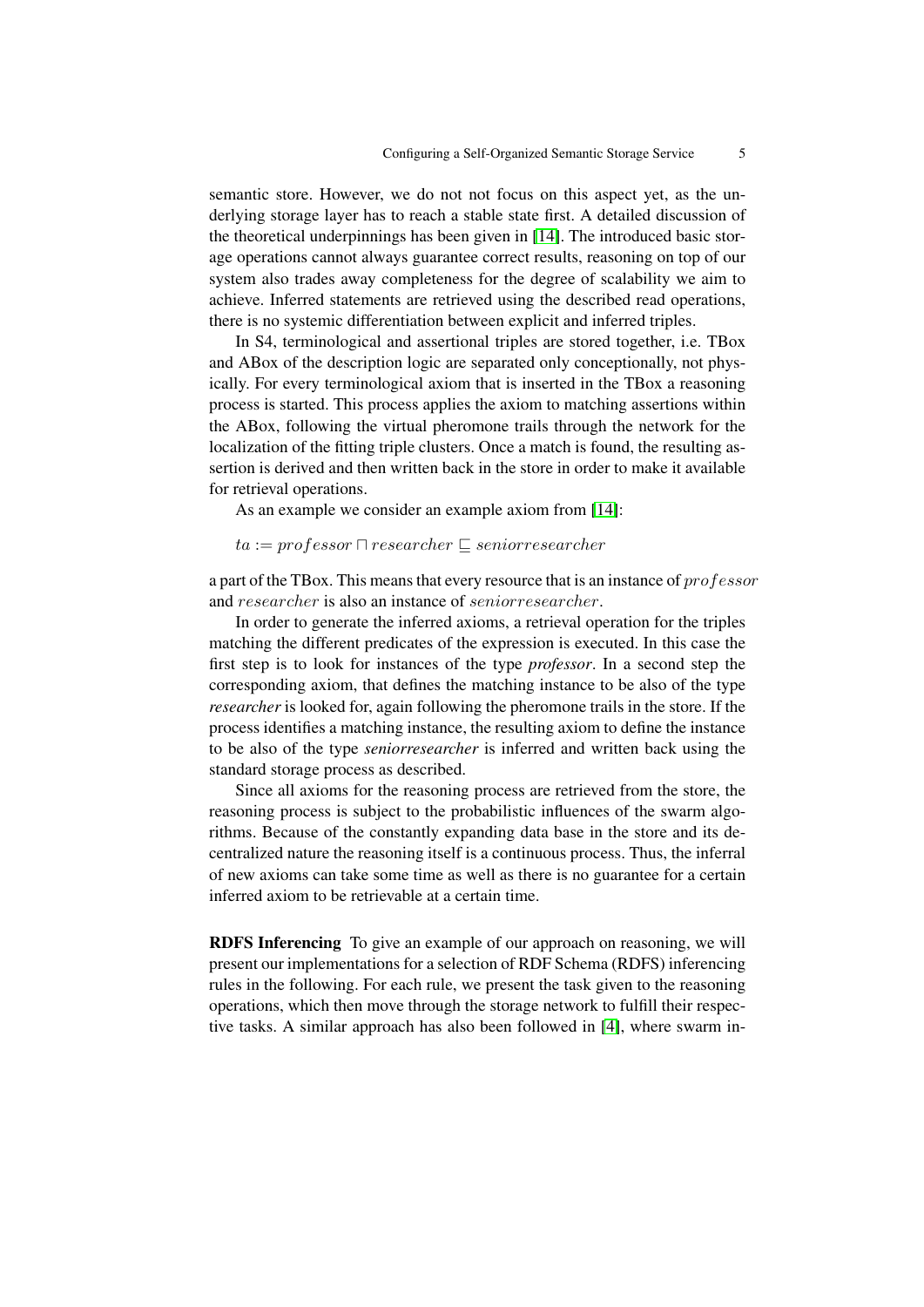dividuals are used to locate seldom-visited parts of an RDF graph. In our case, however, the storage network possesses the ability to find the path to nodes where triples matching the inferencing rules are stored, thus making a far larger amount of nodes possible.

For any property, a domain and a range can be defined. If a property has a concept as its domain, every resource annotated with this property is an instance of this concept. Range is very similar: If a property has a concept as its range, every resource referred to by this property is an instance of this concept. The formal definition for rdfs: domain and rdfs: range is given as follows: (?x ?p ?y), (?p rdfs:domain ?c) -> (?x rdf:type ?c)  $(?x ?p ?y)$ ,  $(?p rdfs:range ?c) -> (?y rdf:type ?c)$ For our reasoning operation, domain definitions are evaluated using several steps. The following list shows the required steps to evaluate this rule within

our swarm-based system.

- 1. Read a rdfs:domain statement on the local node in the form (?p rdfs:domain ?c), bind p and c to values from the matching statement.
- 2. Using p as lookup key for routing, move to the next node
- 3. Locate all statements in the form  $(2r1 p 2r2)$ , bind r1 to values from the matching statement.
- 4. Create new statements of the form (?r1 rdf:type c) for all matches.
- 5. Write new statements to the storage network.
- 6. Continue with step 2 until no more matches have been found for a configurable number of steps.

Range definitions are evaluated using the same method, but with  $(2r2)$ rdf:type c) as new statement in step 4.

### 3.4 Optimizations and System Behaviour

In order to efficiently compare the new triples with a potentially large amount of locally stored triples, the statements are again organized into local clusters [\[12\]](#page-15-13). The same local clustering algorithm which is based on the agglomerative hierarchical clustering method is used to limit the amount of pheromones present on each neighbor connection. Our clustering algorithm is configured by a limit for the maximum number of local clusters. A higher number of local clusters is expected to increase the accuracy of the global clustering, and hence the performance of the retrieval and storage processes.

Read operations are restarted, until a user-defined timeout or maximum result count is reached. If a read operation has been successful in locating triples matching its pattern on a particular node, results are sent back to the host the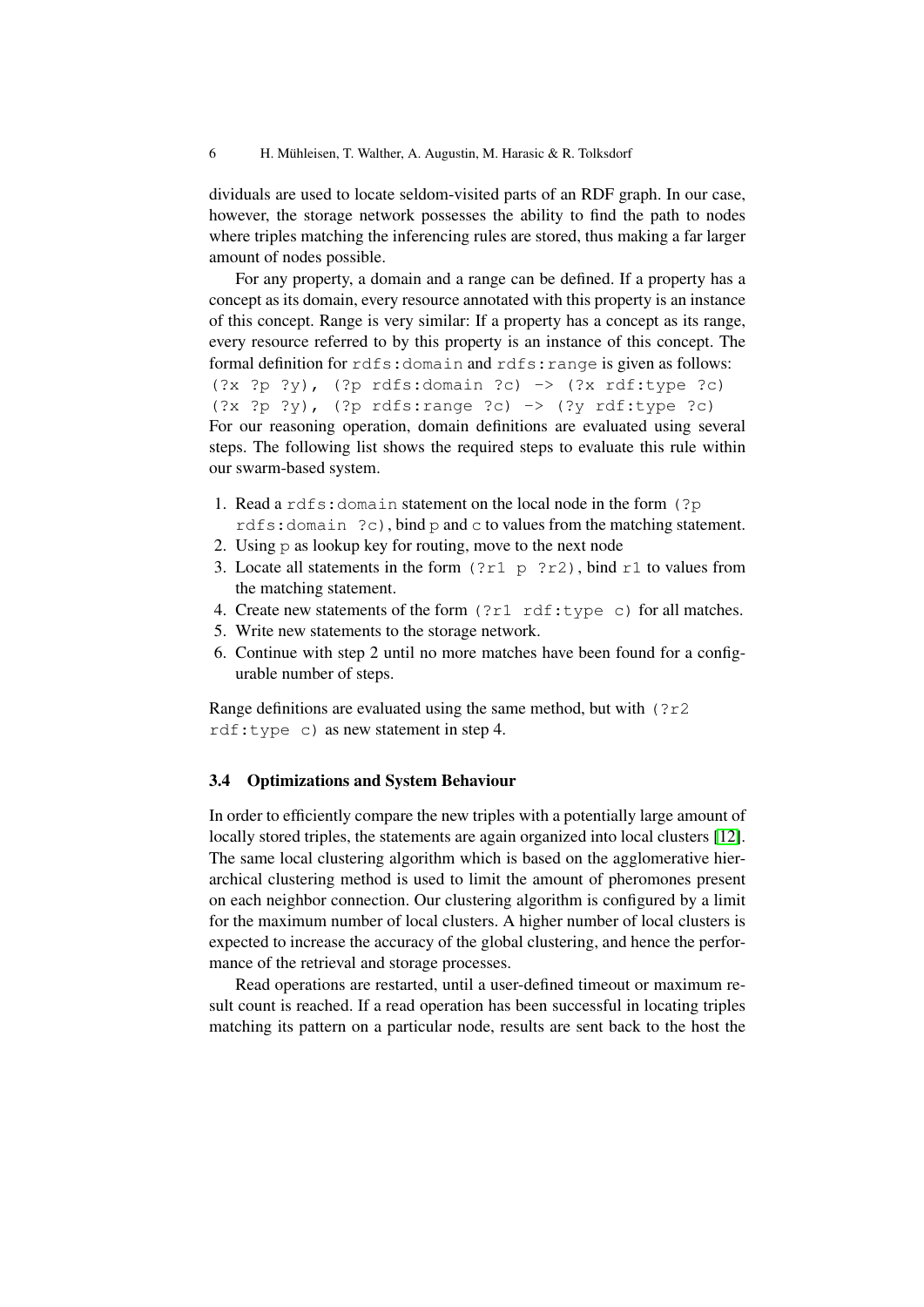query originated from. Since the notion of our similarity measures and global clustering supports the assumption of fitting triples being available on nearby nodes, the read operation is continued on the neighboring nodes.

The decisions on which node to go to next or whether new triples should be stored on the current node are influenced by various random factors in accordance to the basic principles of swarm-based algorithms. This leads to nondeterministic behaviour of the entire system. Thus, this approach can only be verified by simulations or test runs. In the conceptual phase, one can only make educated guesses about the influence single configuration parameters would have on the behaviour of the entire system.

#### 3.5 Advantages of the Swarm-Based Approach

In contrast to other distributed storage systems, S4 does not require a central catalog server nor an overlay network structure that is costly to maintain in the event of network topology changes. Network organization is decentralized and robust to changes, as node failures only affect the data stored on that very node and perhaps the nodes the failed one was connected to. The remainder of the potentially huge storage network is completely unaffected. Every node has sufficient local information to take all decisions required from them by the straightforward swarm algorithms, hence eliminating error-prone synchronization. The main advantage over deterministic solutions is the ability of the swarm algorithms to adapt to an ever-changing environment very well, whether a single node may be overloaded with data or requests, or the mentioned node failure issue: Swarm algorithms have the potential to handle these issues without significant overhead, while still being able to efficiently respond to the various requests. For example, triples with the RDF:type property describing the type of an resource occurs in approx. 20% of the triples in our test data set. If data distribution is determined by an hash function, all those triples will be stored on and retrieved from the same node, which will then be soon overloaded, if a lot of queries contain this property (which is the case). In our system, a node will slowly start to reject triples if it detects its load approaching a certain limit. This will lead to these triples being stored on other nodes, all using only local knowledge and status and no observer whatsoever.

# <span id="page-6-0"></span>4 Performance Evaluation

In this section, preliminary evaluation results of our current S4 development version are presented. We have implemented the S4 system as a distributed Java application [\[12\]](#page-15-13) and deployed it onto a cluster of 150 virtual Linux nodes running on a server equipped with eight 2.6 GHz processors and a total of 64 GB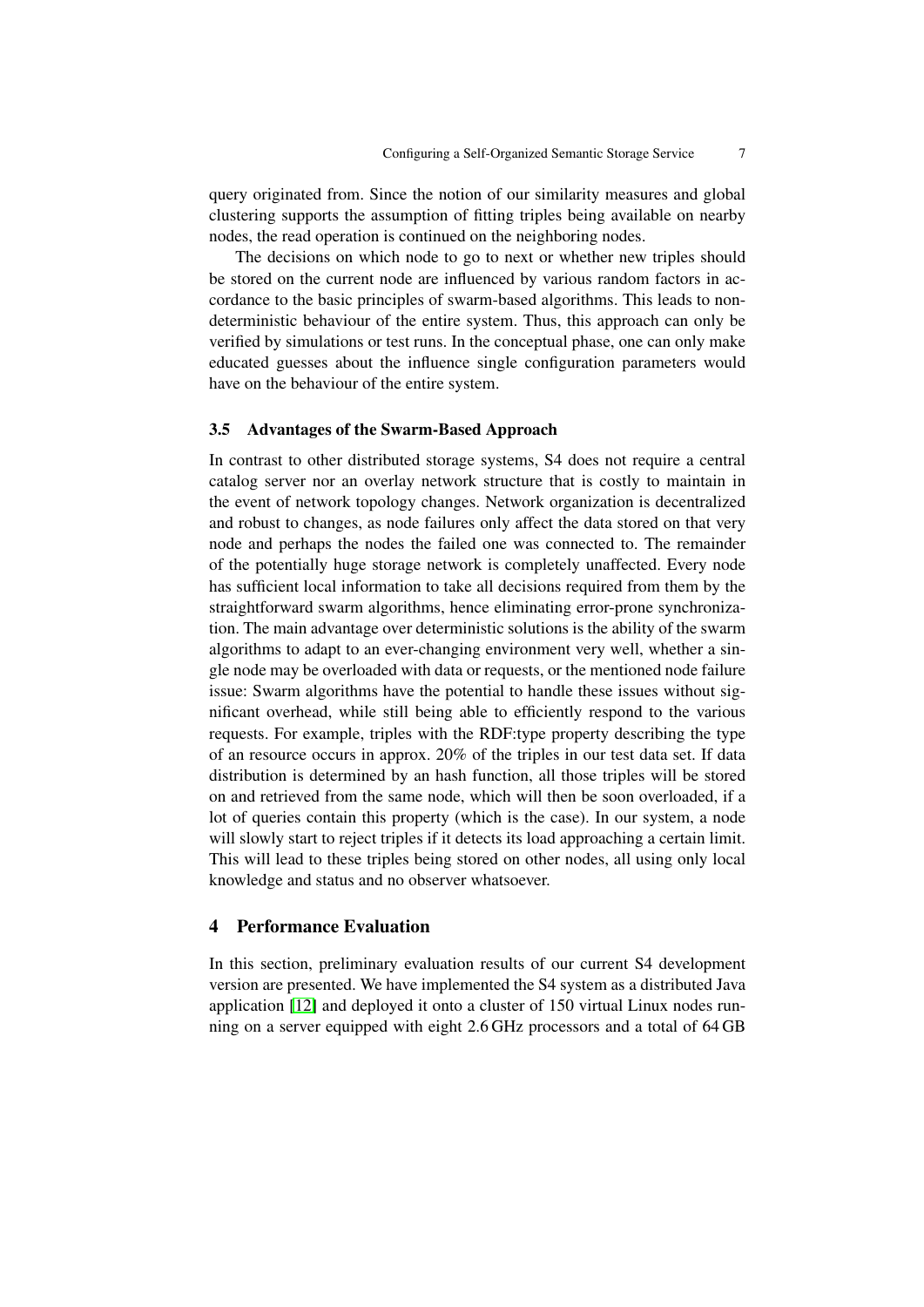memory. For each test run, a predefined data set generated by the LUBM data generator [\[7\]](#page-15-15) containing 1.3 million triples was written to the storage system. After a short cool-down period, a single query was sent to all cluster nodes. The amount of results returned as well as the time required to return those results was measured. In order to determine the influence of the relevant configuration parameters, a set of configuration files covering various settings for each of the relevant parameters was created and a full test run was performed with all configuration files. In particular, the influence of the following parameters conceptually influencing the swarm algorithms was evaluated:

- CLUSTER LIMIT The maximum number of local clusters allowed for triple storage and pheromone management
- MAX STEPS The maximum amount of hops between nodes a single operation is allowed to perform
- NEIGHBOR LIMIT The amount of neighbor nodes to connect to
- DECAY RATE The decay rate of the virtual pheromone trails per time unit

Due to the probabilistic behaviour of the algorithms employed in the S4 system, no two test runs yield entirely equivalent results. The results presented below were taken from one single test cycle with identical software versions containing 30 test runs, each with a different configuration. However, these results are regarded to be exemplary, as other test cycles showed comparable results, and the test runs presented here have been selected to show the influence of the single parameters as clearly as possible. For this preliminary evaluation, the parameters were considered to be independent, in an attempt to reduce the search space.

## 4.1 Storage Performance

The LUBM-10 dataset we used to evaluate the system performance is written into 189 files by the data generator, each containing around 7000 triples. We used the HTTP API on an arbitrary node to store each file sequentially into the S4 system. Obviously, not all triples were stored on the node the requests were issued to. Fig. [1](#page-8-0) shows the distribution of the amount of triples stored per storage node using a value of 25 for the MAX\_STEPS parameter.

The time required to write a single file of the test data set into the S4 system was measured. Box plots describing the statistical trends of the write time for all files in the different configuration tested are given in Fig. [2:](#page-8-1)

As expected, a higher CLUSTER LIMIT leads to a larger amount of comparably expensive cluster maintenance operations, therefore the write times for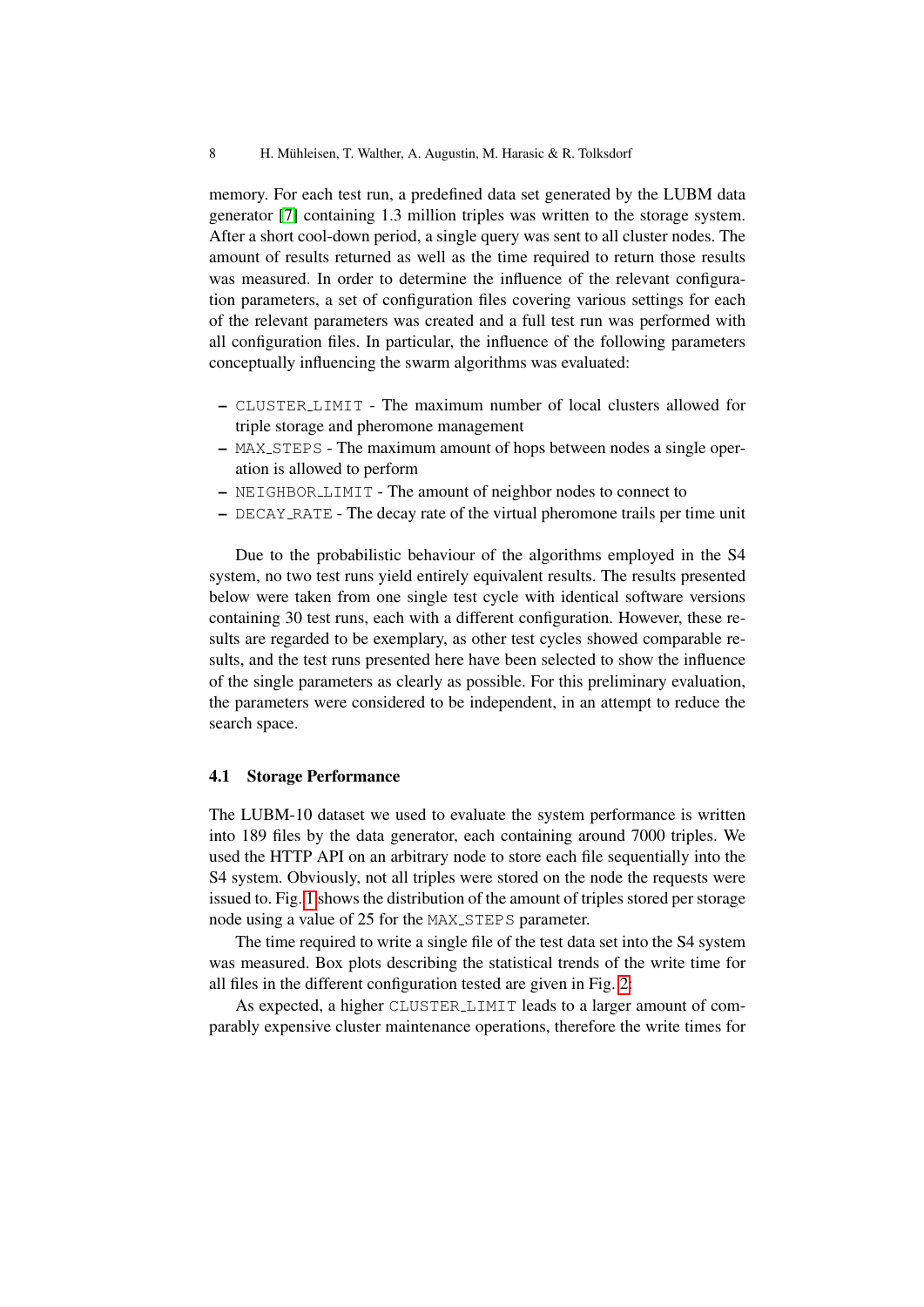

<span id="page-8-0"></span>Fig. 1. Storage load distribution



<span id="page-8-1"></span>Fig. 2. Storage performance for LUBM-10 dataset files

configuration cs400 with a cluster limit of 400 greatly exceed those of configuration cs040 with a limit of 40.

The influence of the amount of steps to be taken, as configured by the MAX STEPS parameter was tested in configuration sets ms05 and ms25 with 5 and 25 for maximum step number, respectively. As the transition of an operation from one storage node to another one is an expensive operation as well, a smaller value also leads to an improved write performance.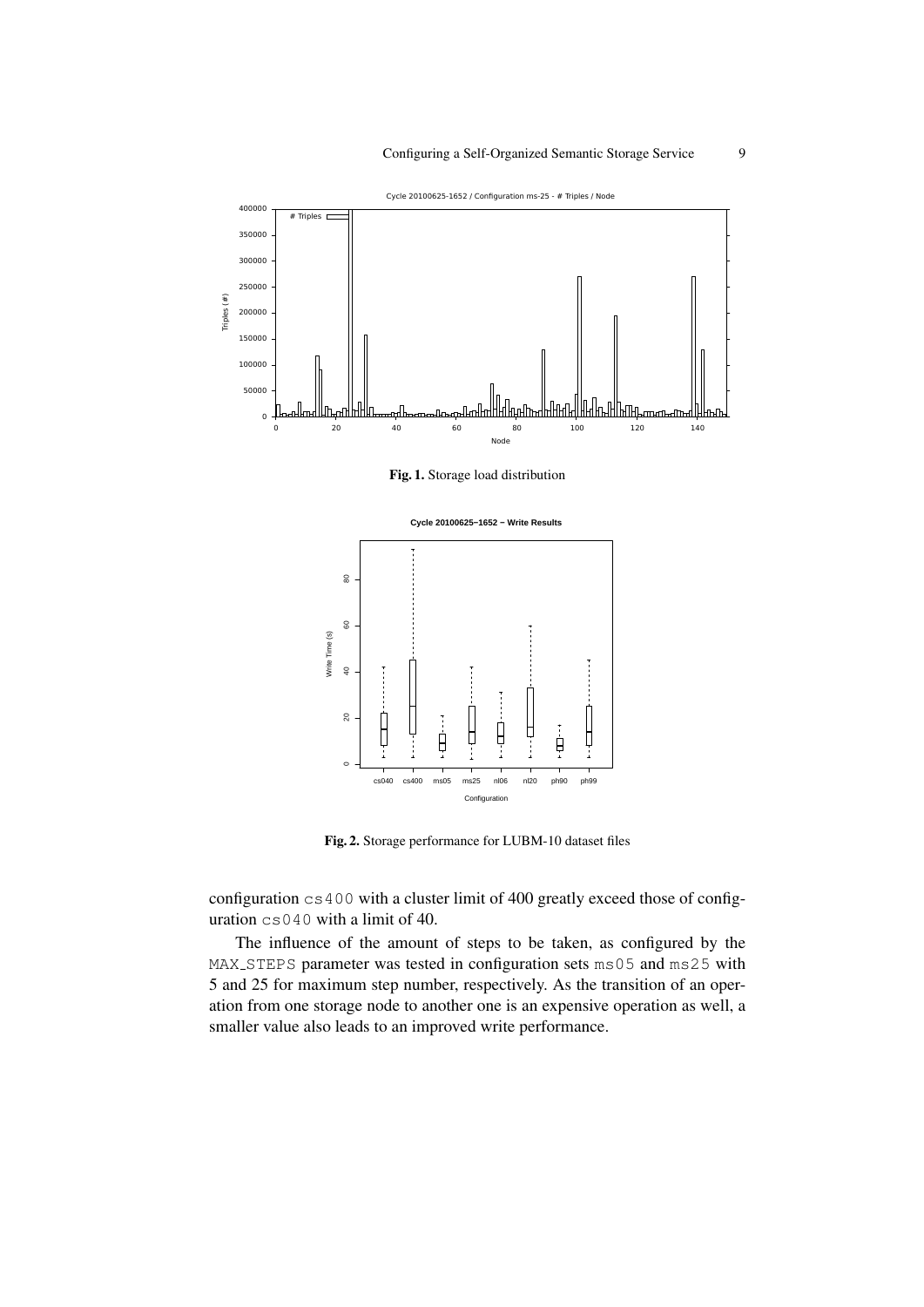System performance was also expected to be influenced by the amount of neighbor nodes a single node connects itself to (NEIGHBOR LIMIT). In contrast to our first expectation of a larger amount of neighbor nodes also distributing the load over more shoulders, configuration sets  $n106$  and  $n120$  with 6 and 20 as neighbor limits show a smaller neighborhood having a beneficial impact on the write performance. This may be due to the larger amount of possible paths that can be marked by the pheromones and thus missing pheromone data on some of the nodes.

A central configuration parameter for all systems based on ant foraging is the pheromone decay rate [\[5,](#page-15-16) p. 212 ff], thus the influence of this value over the parameter DECAY RATE was also tested: Configuration ph90 used a decay rate of 90, in which pheromone intensities are reduced by 10% every second, ph99 employed only a 1% decay rate. Again, the results did not meet our expectations: Normally, longer pheromone endurance would result in better paths through the storage network, and thus reduced step counts, but the test result showed the opposite to be true for write operations. An possible explanation for this phenomenon might be the following: As pheromones on more frequently used paths are also updated more often, sub-optimal paths are then discarded sooner.

## 4.2 Retrieval Performance

To measure the performance for operations retrieving data from the S4 system, a SPARQL query was evaluated several times on each of the 150 storage nodes sequentially. The query contained a single triple pattern matching approx. 20% of the stored triples. Each node started the corresponding read operations within the S4 system, and collected the results from inside the storage network. The time limit for each query was set to five seconds, and the requested result set size was 1000 results. For each node, the amount of results returned as well as the time required to deliver the results was measured by the test driver. After three warm-up runs, five query executions were performed, and the average results determined the final result for a node in a configuration set. The result plots are structured as follows: The x axis contains all 150 storage nodes by their ID, the left y axis denotes the required time for each query  $(+)$  marker), and the right y axis describes the amount of triples returned ( $\times$  marker). In general, a very low response time with a high amount of results returned are desirable for every storage node.

Fig. [3](#page-10-0) shows the read results for different local cluster sizes, both for triple storage and pheromone clustering. The upper configuration used a CLUSTER-LIMIT value of 40, while the lower configuration used a value of 400. A higher amount of pheromone clusters leads to a more precise path selection and thus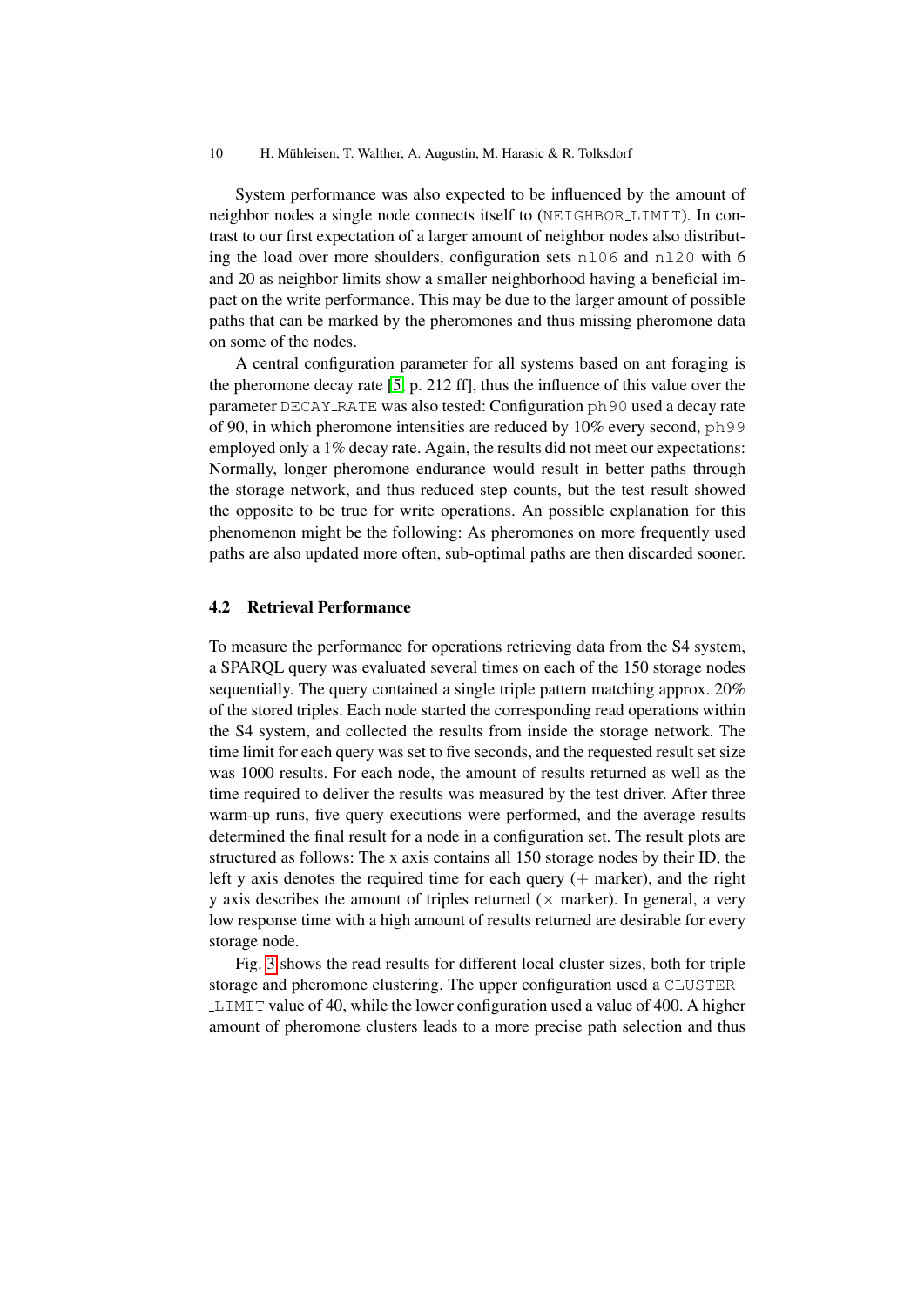node location, which reduces read times and increases result counts due to the smaller amount of hops required for a successful read operation.



<span id="page-10-0"></span>Fig. 3. Read results for CLUSTER LIMIT parameter variations

The read operations are also greatly influenced by the amount of hops a single operation is allowed to take. Fig. [4](#page-11-0) shows a test run with a MAX\_STEPS setting of 5 on the top and 25 on the bottom. The upper configuration clearly shows a quick response time for the majority of nodes, but only the minimum amount of triples returned. This expected behaviour is confirmed by the bottom configuration: Not only are results delivered at a comparable speed, but the average amount of triples returned is also increased.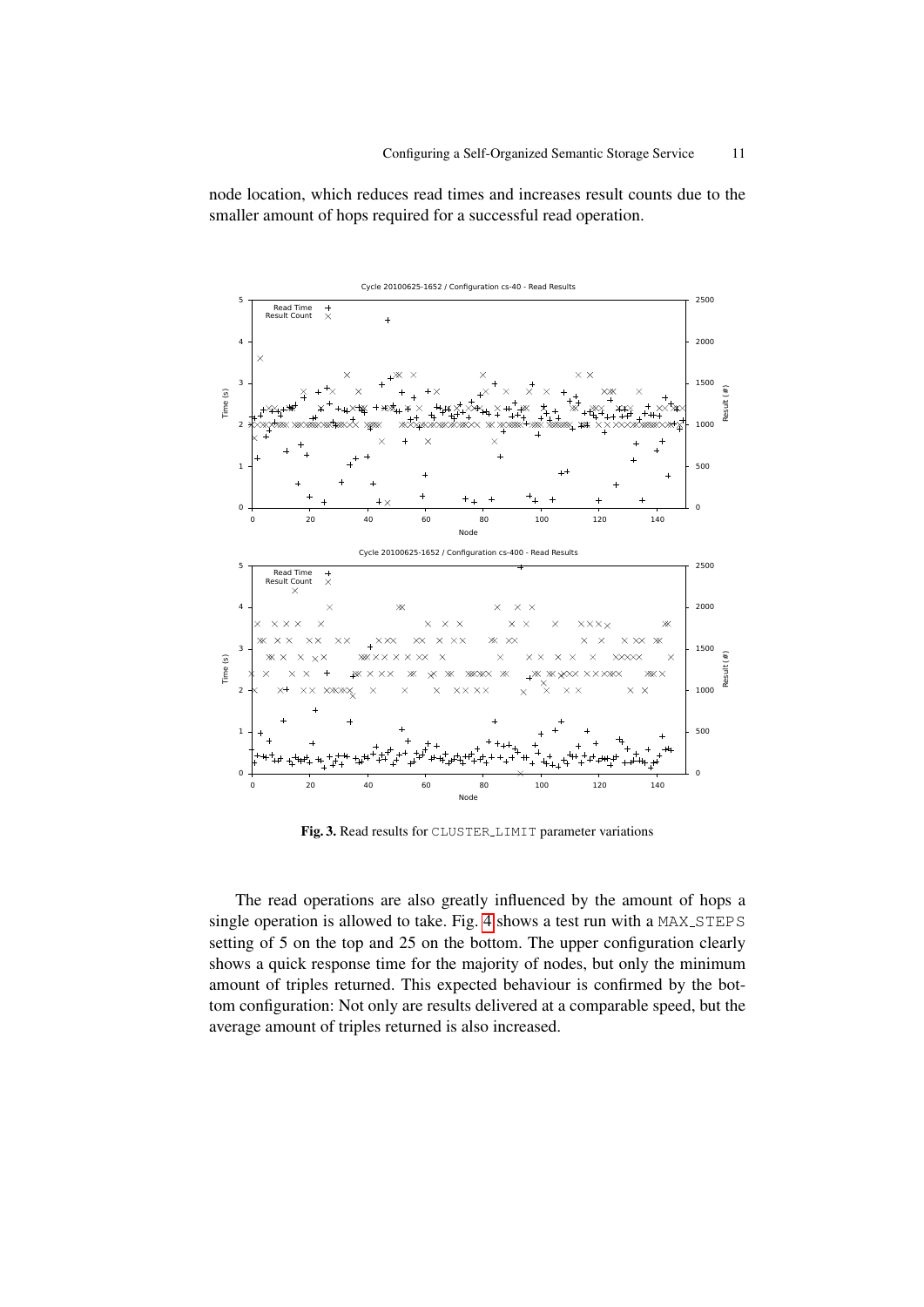### 12 H. Mühleisen, T. Walther, A. Augustin, M. Harasic & R. Tolksdorf

Contrary to in-memory executions of a swarm algorithm, the amount of steps allowed for a swarm individual has a huge impact on overall performance in a distributed system. This is due to the high costs of the transition operation between the storage nodes. Therefore, for any system built on swarm intelligence, this parameter has to be adjusted carefully.



<span id="page-11-0"></span>Fig. 4. Read results for MAX\_STEPS parameter variations

Network setup from our bootstrapping algorithm is restricted to a limited amount of neighbor nodes. This behaviour is controlled by the NEIGHBOR-LIMIT parameter. In Fig. [5](#page-12-0) two test runs with a neighbor limit of six on the top and a neighbor limit of 20 on the bottom are displayed. The configuration with the smaller limit performs better, the amount of triples returned is in gen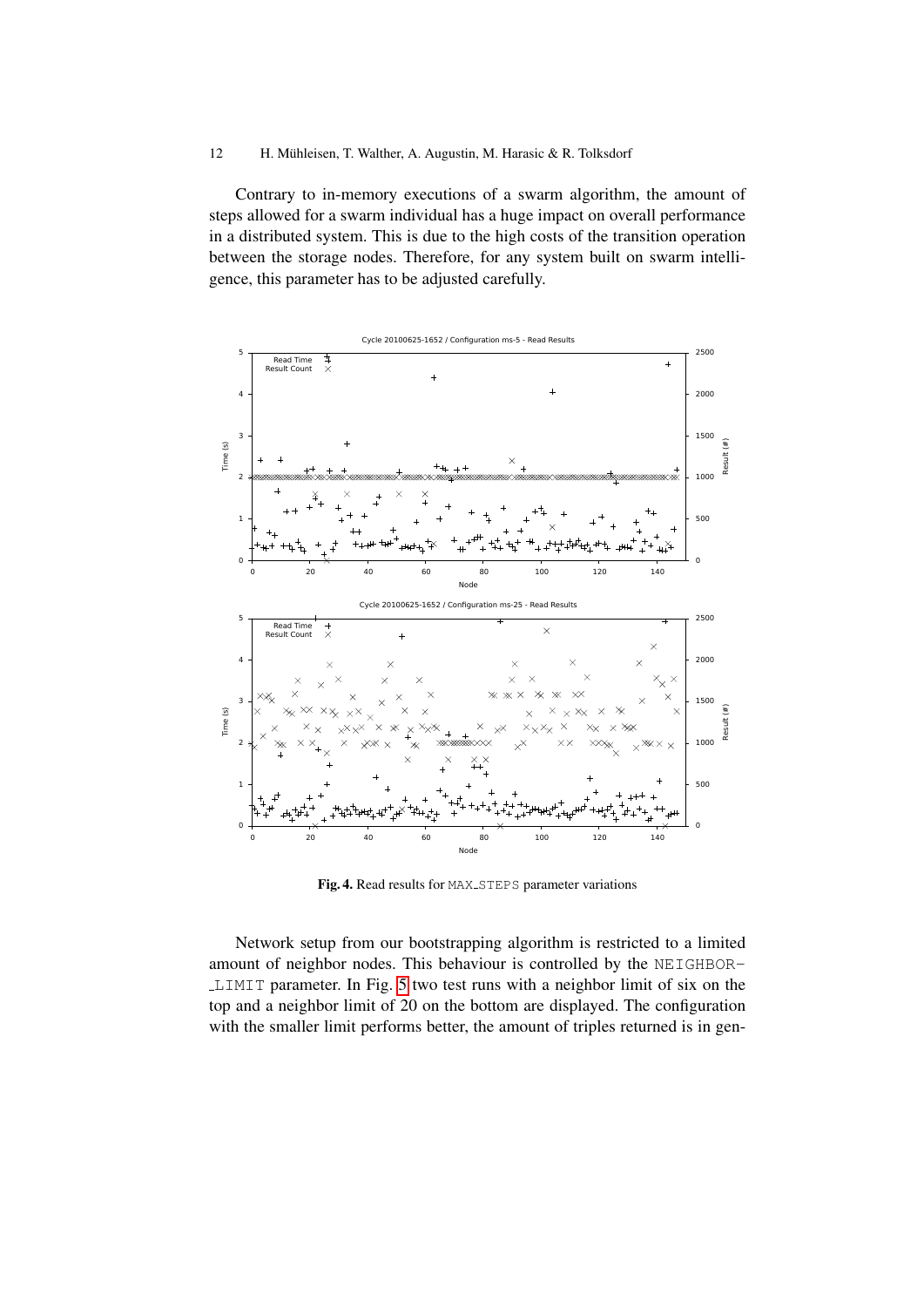eral higher, and the response times are consistently below one second with very few exceptions. This coincides with the observation of the read performance in the preceding section, where a smaller value for the neighbor limit also brought improvements in system performance. This may be due to a random error factor considered for the decision which neighbor to visit next. If there are more neighbor nodes, this error factor could have an increasingly disadvantageous influence, which will be evaluated in our further work.



<span id="page-12-0"></span>Fig. 5. Read results for NEIGHBOR LIMIT parameter variations

The amount of decay in the intensity of the virtual pheromone also plays a role during read operations. Fig. [6](#page-13-1) displays two test runs with a decay rate of 10% on the top and 1% on the bottom. As in the storage evaluation, the re-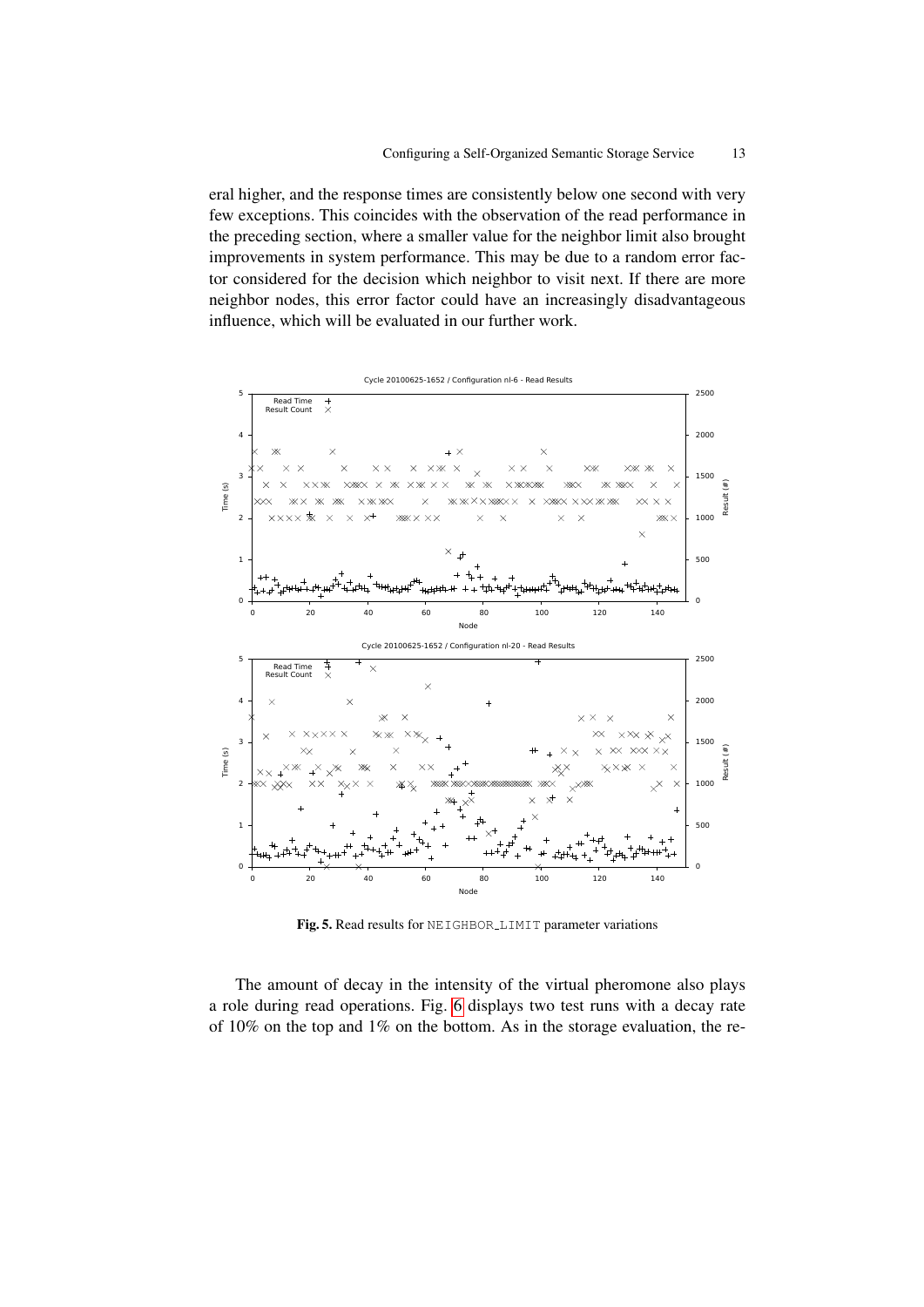### 14 H. Mühleisen, T. Walther, A. Augustin, M. Harasic & R. Tolksdorf

sults again did not meet our expectations for the influence of this parameter. The test run with the increased decay shows very quick responses on nearly all nodes with a large amount of results, while the test run with the lower value shows considerably increased response times. This suggests that the introduction a mechanism to adjust this particular parameter is necessary for a distributed system based on swarm algorithms.



<span id="page-13-1"></span>Fig. 6. Read results for DECAY\_RATE parameter variations

# <span id="page-13-0"></span>5 Conclusion and Future Work

This paper started with outlining previous work in the application of swarmbased algorithms on distributed storage as well as distributed semantic storage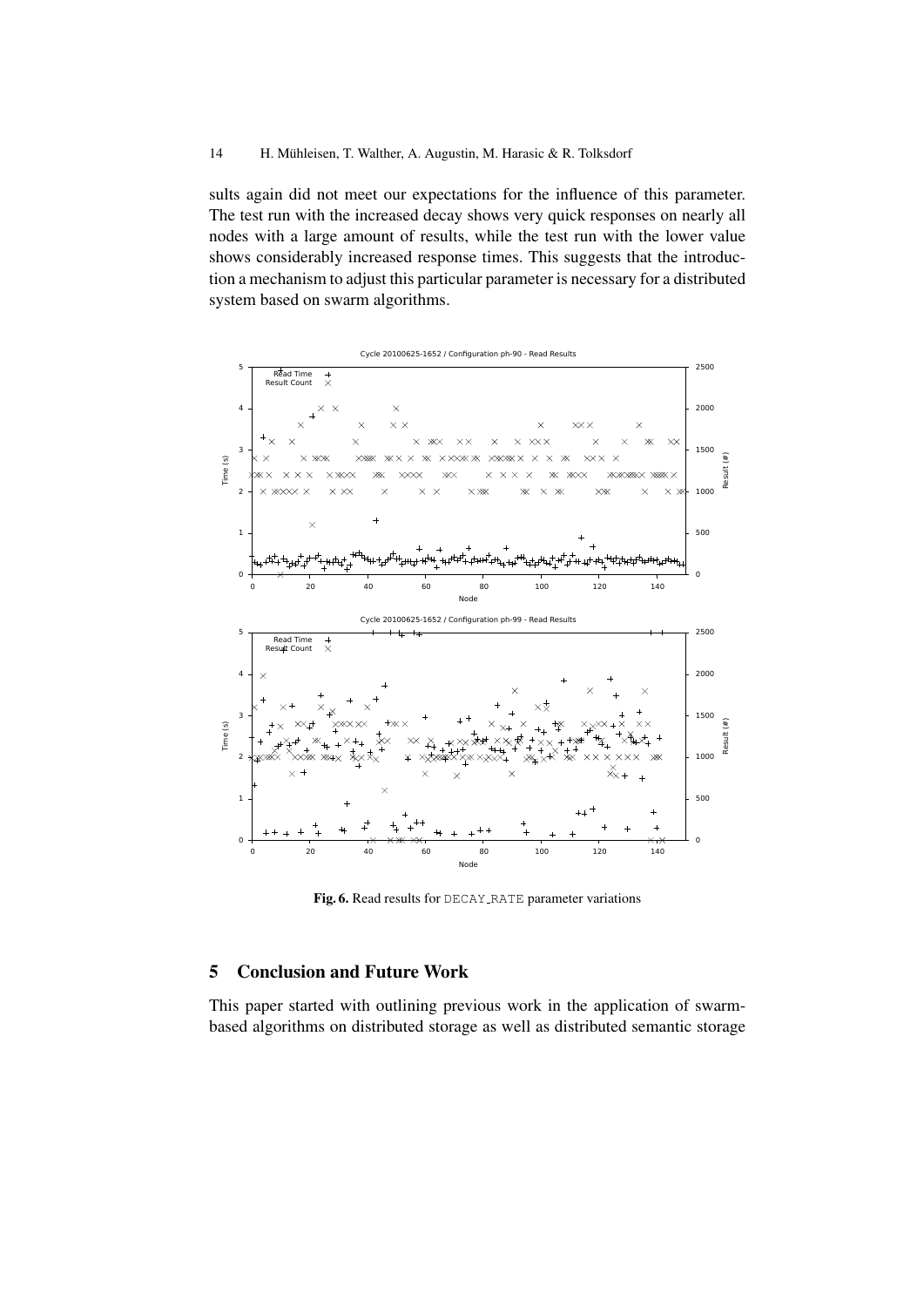systems in general and current distributed reasoning approaches. We then continued introducing the relevant concepts of our Self-Organized Semantic Storage Service (S4), which uses self-organizing algorithms found in the behaviour of several ant species. A number of relevant configuration parameters for this system was identified and their expected impact on the system performance was described. Our preliminary evaluation of our implementation of the S4 system then showed the actual impact of the identified parameters in exemplary test runs using different values for those parameters in their configuration.

Our evaluation of basic storage and retrieval capabilities was set in an environment as close as possible to a real-world setting, as the desired performance of a swarm-based self-organizing system cannot be shown using formal proofs, but only by collecting statistical data. Therefore, simulations were not deemed to be satisfactory for our purpose. Successful test runs for a part of the configuration sets continue to show the general feasibility of building a larger-scale distributed system using swarm algorithms to facilitate self-organization. Tuning the various parameters was identified to be one of the main issues of swarmbased self-organizing systems, and tweaking the parameters to values where the storage network exhibits the desired results can be a tedious process, comparable to the work of a specialized database administrator. In some cases, heuristics could be used to adjust a particular parameter. However, special care has to be taken for these heuristics not to require global knowledge. This would contradict one of the basic concepts for swarm-based algorithms.

In our future work we would like to use our lab network to further advance our S4 implementation, and continue with evaluations using a variety of data sets, queries, network structures and configuration sets. We will implement the swarm-based distributed reasoning approach, and evaluate it as well. Further advancements of the S4 concepts are expected to be the design of additional auxiliary algorithms to support the basic algorithms, with the hope of achieving a system supporting its users by adjusting as many parameters as possible by itself.

## Acknowledgments

We would like to thank our reviewers for their insightful comments. This work has been partially supported by the "DigiPolis" project funded by the German Federal Ministry of Education and Research (BMBF) under the grant number 03WKP07B.

#### References

<span id="page-14-0"></span>1. Bonabeau, E., Dorigo, M., Theraulaz, G.: Swarm Intelligence: From Natural to Artificial Systems. Santa Fe Institute Studies in the Sciences of Complexity Series, Oxford Press (July